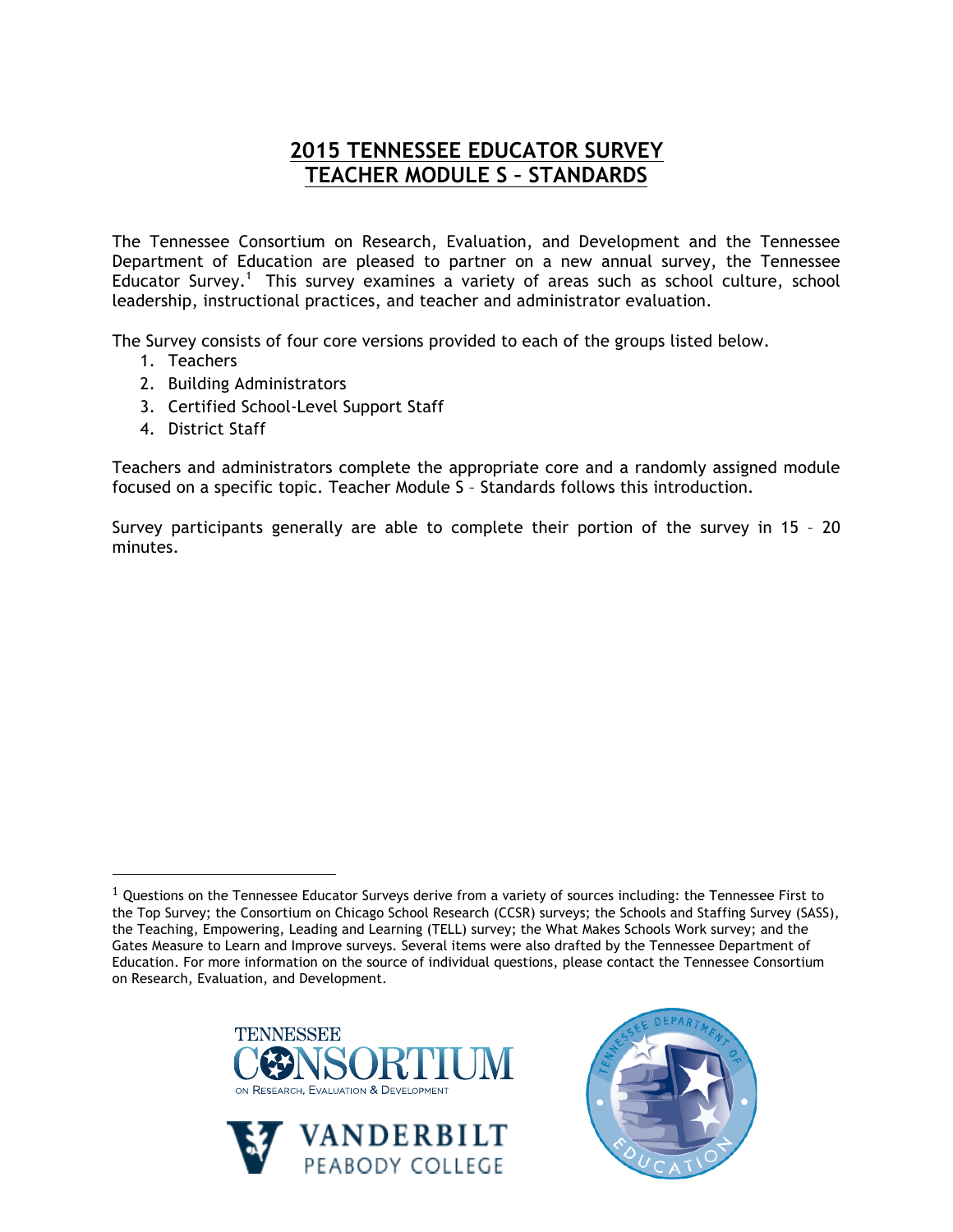## **2015 TENNESSEE EDUCATOR SURVEY – TEACHER SURVEY MODULES**

## **Teacher Module S - Standards**

T-S1. Which of the following supports for implementing Tennessee State Standards do you find helpful?

|                                                                                                                       | How helpful do you find the following<br>support? |                     |         |                 |
|-----------------------------------------------------------------------------------------------------------------------|---------------------------------------------------|---------------------|---------|-----------------|
|                                                                                                                       | Not<br>Helpful                                    | Somewhat<br>Helpful | Helpful | Very<br>Helpful |
| a. Curriculum resources aligned to the current<br><b>Tennessee State Standards</b>                                    |                                                   | 2                   | 3       | 4               |
| b. Textbooks aligned to the Tennessee State<br><b>Standards</b>                                                       |                                                   | $\mathcal{P}$       | 3       | 4               |
| c. Formative or diagnostic assessments aligned<br>to the Tennessee State Standards                                    |                                                   | $\overline{2}$      | 3       | 4               |
| d. Digital tools (on-line textbooks, webinars,<br>on-line communities, applications/apps,<br>$etc.$ )                 |                                                   | 2                   | 3       | 4               |
| e. Information about how Tennessee State<br>Standards change what is expected of<br>teacher's instructional practices |                                                   | $\mathfrak{p}$      | 3       | 4               |
| f. Information about how Tennessee State<br>Standards change what is expected of<br>students                          |                                                   | 2                   | 3       | 4               |
| g. Information about how to strengthen my<br>instructional practices                                                  |                                                   | 2                   | 3       | 4               |
| h. Professional development on the Tennessee<br><b>State Standards</b>                                                |                                                   | 7                   | 3       | 4               |